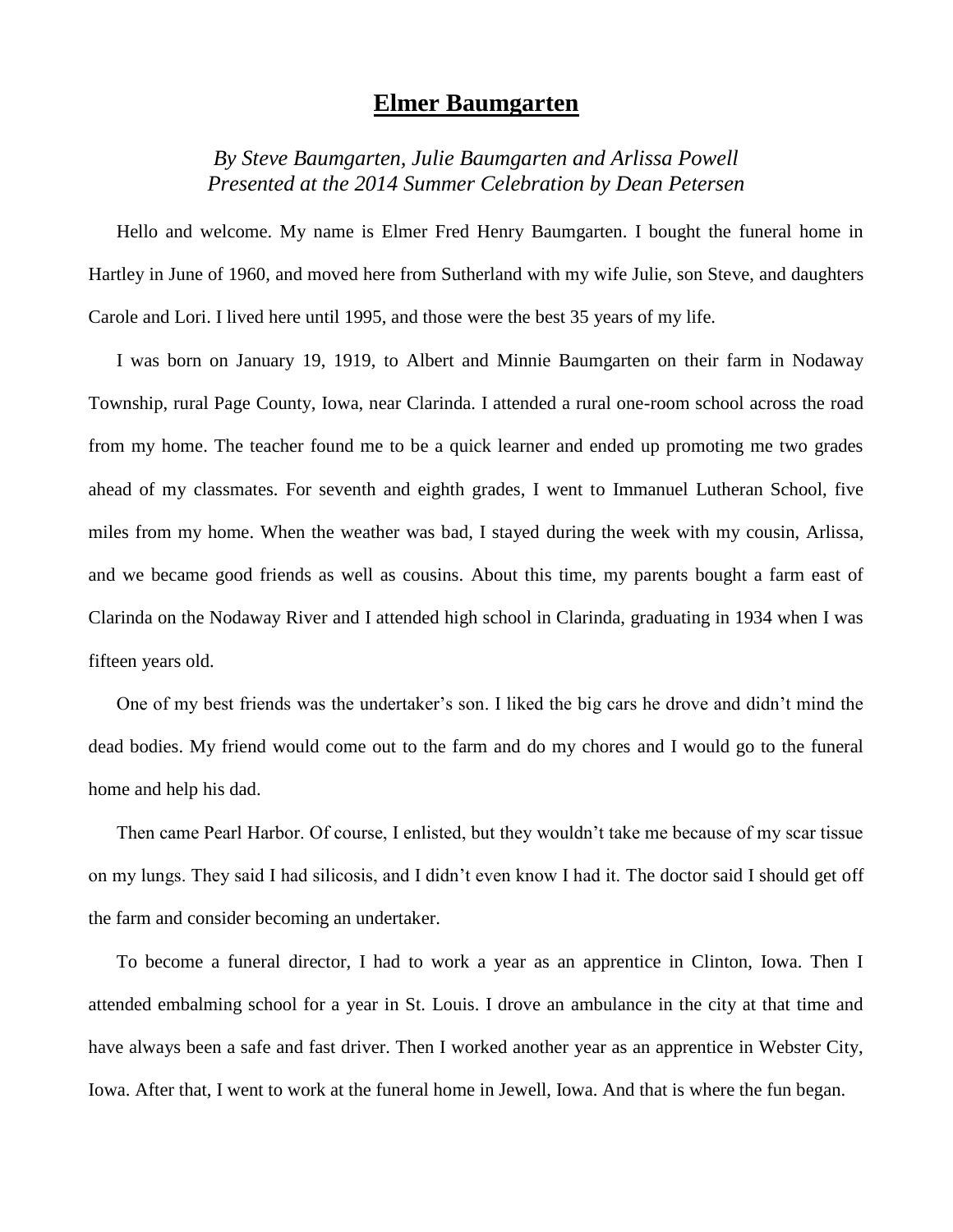I saw a beautiful girl almost every day and found out she was a school teacher. We met, dated, and then were married on August 27, 1944 at Hubbard, Iowa. She was Ula Mae Thomas, but everyone knows her as Julie. We moved to Sutherland, Iowa, where we bought the funeral home and had our three children. During that time I started a television business and ran the ambulance. We also had a gift shop and an Ironrite franchise, which Julie demonstrated in the front window of the gift shop on Main Street. I was a Boy Scout leader and very active in the Funeral Director's State Association, serving as President in 1955. I was later honored as a fifty-year member.

Then we moved to Hartley and I became active in this community. I helped start the Meadowbrook Golf Course and the Community Memorial Hospital, serving on both boards, as well as the O'Brien County School Board.

I especially enjoyed bowling and once had a game of 299. Fishing was always a passion of mine and every year we vacationed in Minnesota, mostly at Leach Lake. I took my father and my son on a fly-in fishing trip to Canada. Thirty years later, my son, my grandson and I went into northern Canada to fish, and my grandson caught a trophy fish.

At the age of 56, I soloed an airplane and got my pilot's license, fulfilling a life-long dream. I flew almost four thousand hours, a lot of them following the basketball team coached by my daughter, Carole, who was on staff at Drake University.

I had a lot of friends here and served many of them when they had a death in the family. You have to be able to bury your friends, because your enemies won't call you. I loved my work and loved the people. The Lutheran Church was a big part of my life, and my faith was very important to me. I served at St. Paul's on numerous boards and committees.

In 1995, Julie and I moved to Des Moines for a year, then to Las Vegas for a year, and then settled in Tucson, Arizona. I loved the warm weather, golfed often, bowled twice a week and enjoyed life to the fullest. I was diagnosed with lung cancer in 2001, and died on May 4th of that year. I await you all in my Heavenly Home. My wife, Julie is healthy and well, living in Tucson.